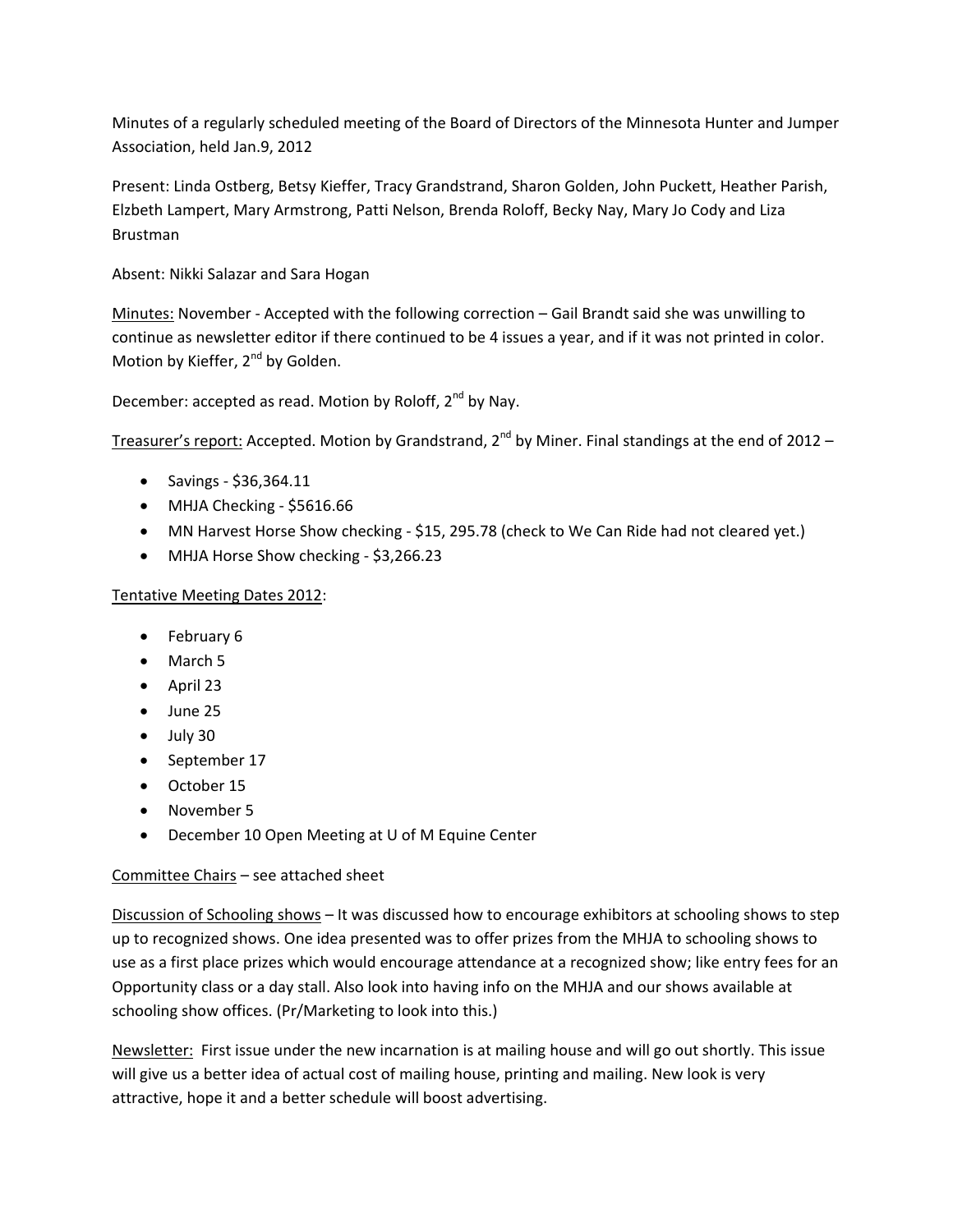New Specifications: Motion by Kieffer, 2<sup>nd</sup> by Armstrong. Approved. Below are the specs.

# HUNTERS

Pre‐Green Hunter: USEF HU106.3 – no jog required. (Now national specs of USEF, but they are identical to old Zone 6 specs.)

# MHJA Year End Award offered

Limit Children's Hunter: Open to horses and ponies ridden by juniors who have not won more than six(6)first place ribbons over fences 3' or higher at any USEF or EC recognized competition, including equitation. First place ribbons won in USEF Pony Hunter sections not to count. A rider who is eligible as of December 1 shall retain his/her eligibility throughout the entire show year regardless of ribbons won. To be judged on performance and soundness, with emphasis on manners. Not to jog for ribbons. Fences not to exceed 2'9".

If there are fewer than four entries in either the Limit Adult Hunter section or the Limit Children's Hunter section, they may be combined. If there are four or more entries in both sections they must be held separately.

#### No MHJA Year End Award Offered

Modified Children's/Adult Hunter 2'6": Open to Junior and Amateur riders. Amateur certification required.

Modified Children's/Adult Hunter 2'9": Open to Junior and Amateur riders. Amateur certification required.

# **JUMPERS**

# MHJA Year End Award offered

Modified Children's/Adult Jumper: Open to Junior and Adult Amateur riders. Height of Fences .85m to .95m.

Discussion was made on cross entry prohibitions for both the Modified Hunter and Modified Jumper and BOD feeling was that as the motive behind these specs was to increase entries for the horse shows, it was in best interest to leave them as open as possible. If horse/riders progress as we hope these sections will encourage, cross entry prohibitions will kick in at those levels.

Motion to adjourn made by Armstrong,  $2^{nd}$  by Parish. Meeting adjourned at 9:00.

Respectfully submitted by Betsy Kieffer, acting Secretary for Sara Hogan